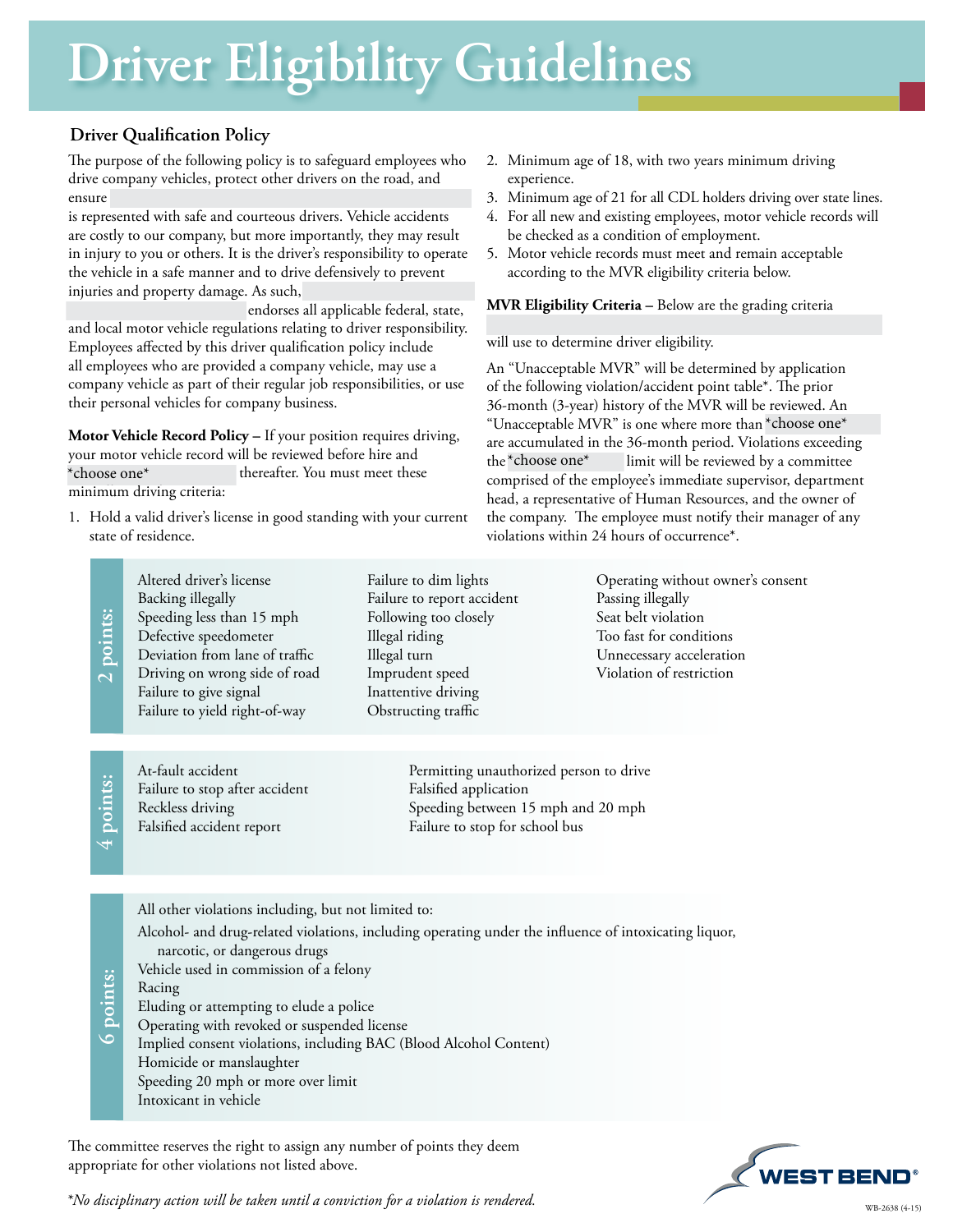# **Driver Eligibility Guidelines**

**Disciplinary Action –** Disciplinary action will be determined by a committee consisting of the employee's immediate supervisor, department head, a representative of Human Resources, and the owner of the company. Drivers may be subject to the following actions:

- Offer of employment revoked;
- Termination of employment;
- Reassignment to another position not requiring driving;
- Driving privileges revoked; and
- Or other disciplinary actions deemed appropriate by the committee.

#### **Deductible Responsibility**

If an employee is involved in an accident in a company-owned vehicle, and it is determined by our insurance carrier that the employee was at fault, the employee will be accountable for paying the cost of repairs or a\*choose one\*contribution toward the cost of repairs, whichever is less. If an employee is involved in a second at-fault accident within three years, the employee will be accountable for paying the cost of repairs or a \*choose one\* contribution toward the cost of repairs, whichever is less.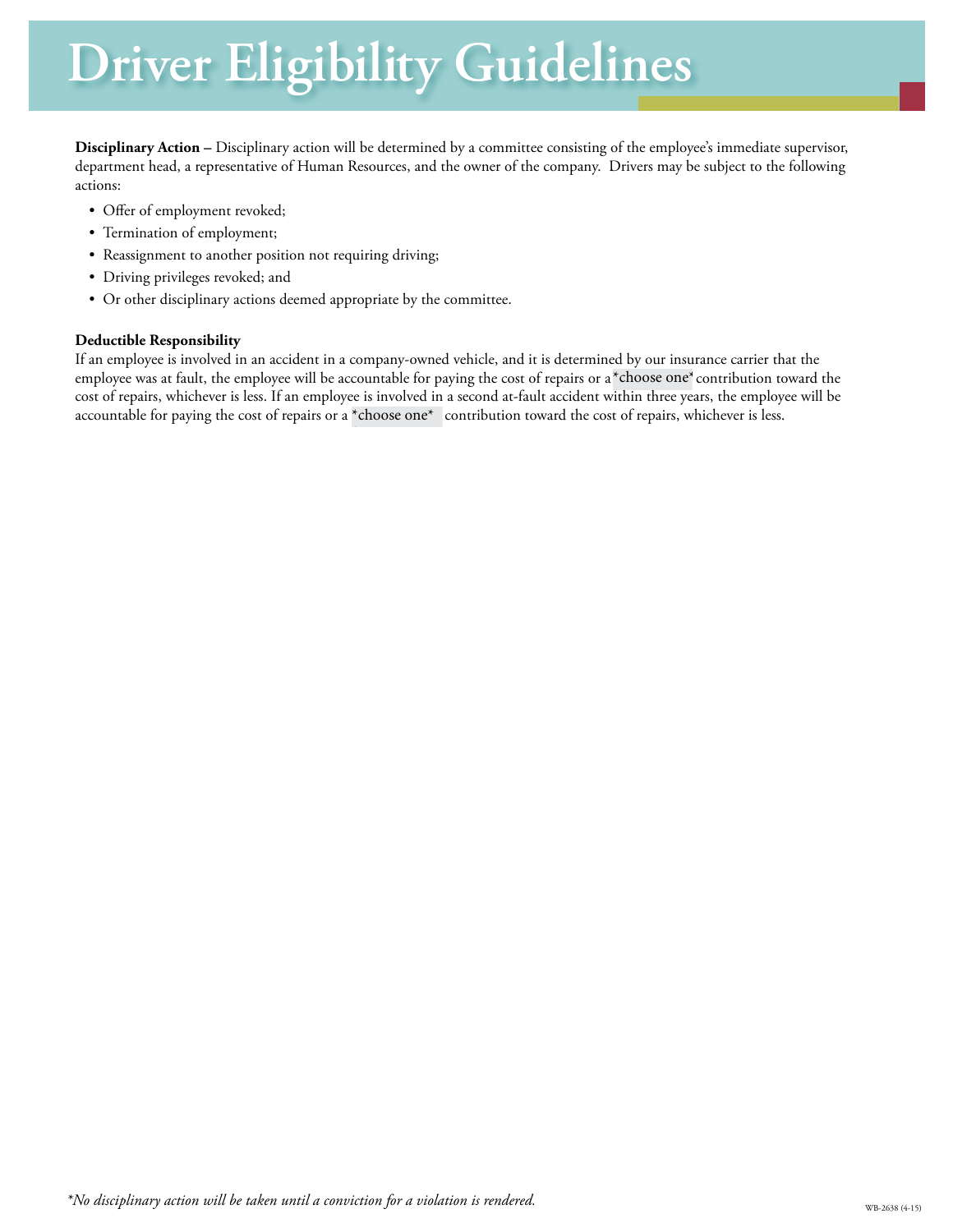# **Driver Eligibility Guidelines**

# **Disclosure and Consent Form: Employee Motor Vehicle Record**

- 1. As a condition of my employment, I give permission to and/or its representative(s) to obtain my motor vehicle record (MVR).
- 2. I authorize any agency contacted by to provide my MVR.
- 3. I acknowledge and understand that the information in my MVR is protected by the Driver's Privacy Protection Act of 1994.
- 4. I understand that any job offer made to me by may require driving, and the job offer is contingent on the review of my MVR.
- 5. I understand that if my MVR does not meet the standards outlined in driver qualification policy,  $\frac{1}{2}$  and  $\frac{1}{2}$  and  $\frac{1}{2}$  has the right to withdraw the employment offer and/or terminate my employment.
- 6. I understand that this consent will remain on record and will act as my authorization for to procure my MVR at any time throughout the duration of my employment.
- 7. I understand that I have the right to request a copy of my MVR from the state in which my license is issued.

Employee's Signature Date

Employee's Full Printed Name Date of Birth

Witness's Signature Date